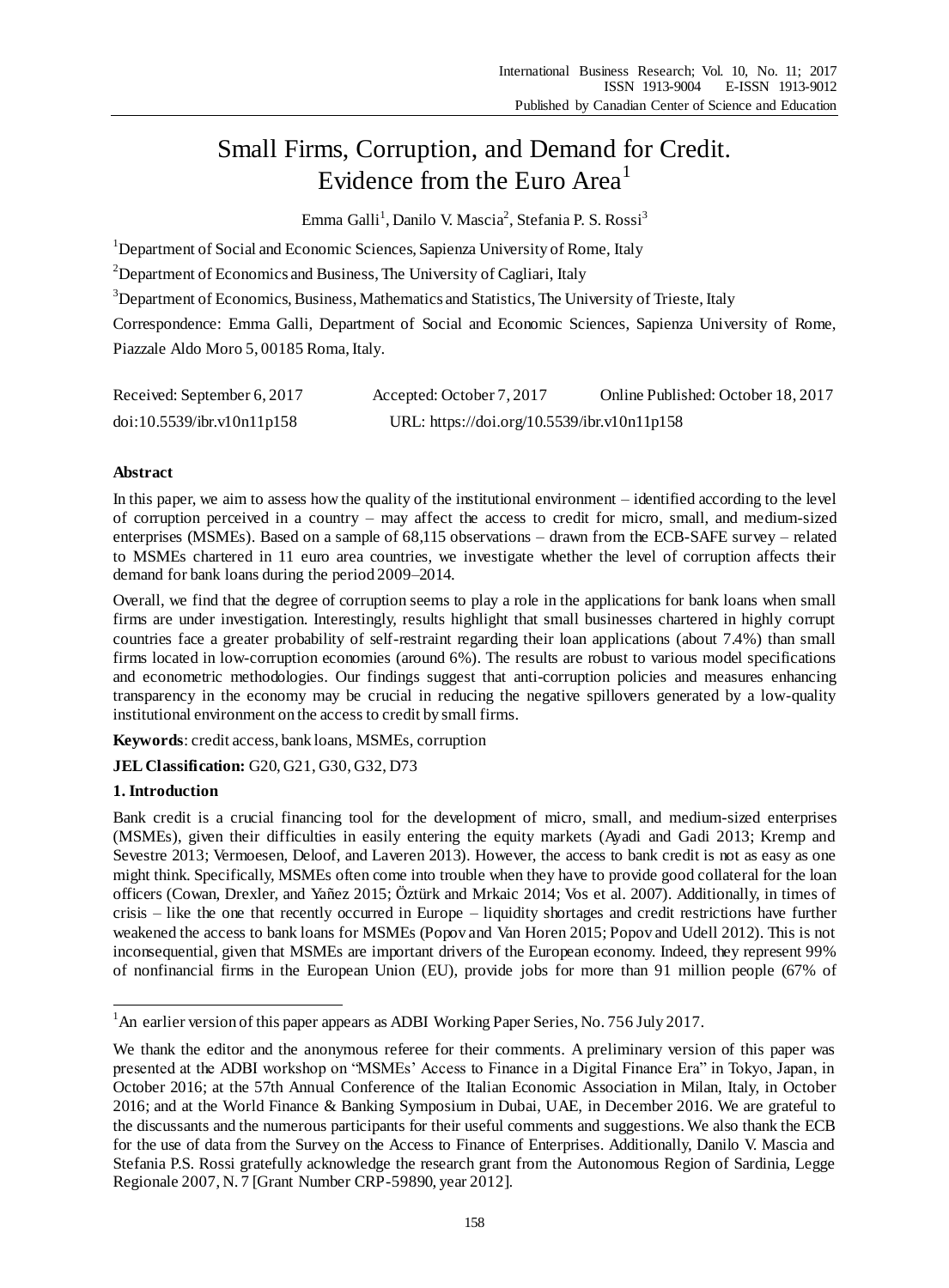employment in the EU), and generate about 60% of the total added value of the entire Union (EIF, 2016).

Apart from the firm financial features and the economic context in which they operate, the quality of the institutional environment may play an important role in affecting the credit market in many regards.

While a vast branch of the empirical literature has shown that the efficiency of institutions, the enforcement of legal rights – i.e., creditor rights protection and judicial enforcement (La Porta et al. 1997; Qian and Strahan 2007; Djankov et al. 2008; Moro, Maresch, and Ferrando 2016; Galli, Mascia, and Rossi 2017) – and the competitiveness of the bank market (Cavalluzzo, Cavalluzzo, and Wolken 2002) play a role in the credit market, thereby affecting MSMEs' loan applications, scarce attention has been devoted in literature to the relation between corruption and firms financing. This is particularly unfortunate given that corruption is considered one of the major obstacles to economic growth.<sup>2</sup>

To the best of our knowledge, the literature still lacks of empirical contributions regarding the effect that corruption has on the access to bank credit by MSMEs. To fill this gap, the present study aims at assessing how the level of corruption may affect the MSMEs access to bank credit. Specifically we assume that corruption will modify the firms' expectations about their bank financing and the level of trust required in the bank-firm relationship. Consequently, the hypothesis under investigation is the following:

H1 : *In a more corrupt institutional context, MSMEs face a higher probability to self-refrain from applying to bank loan anticipating more difficulties in the bank-firm relationship, than larger firms.* 

To test our hypothesis we employ two different specifications. First we estimate the probability to self-refrain for MSMEs, compared to larger firms, by controlling for alternative measures of corruption, as well as for a large set of firm-level characteristics and macro firm-invariant indicators. Second, we consider only the discouraged borrowers (i.e., those that do not apply to bank loan for fear of rejection), and we study the relationship between corruption and MSMEs by interacting the variable "small" firms with corruption measures. Finally, to corroborate our results and to control for the selection bias we propose several econometric strategies (multinomial logit, logit and Heckman models).

Our empirical analysis is based on a sample of 68,115 observations – drawn from the ECB Survey on the Access to Finance of Enterprises (SAFE) – related to MSMEs chartered in 11 euro area countries during the period 2009–2014 (i.e., from the first to the twelfth wave of the survey).

Our results, robust to different specifications and empirical techniques, show that the quality of the institutional environment, proxied by the level of corruption, matters in affecting the micro and small firms' applications for bank loans.

The rest of paper is organized as follows. In Section 2, we briefly report the related literature. Section 3 illustrates the data and the methodology. In Section 4, we discuss the steps of our empirical strategy and comment on the results. Section 5 draws some conclusions.

## **2. RelatedLiterature**

1

Corruption, defined as the abuse by a public officer of his/her power to obtain a private gain (Rose-Ackerman 1975), is a complex and severe phenomenon that is differently spread in industrialized, emerging and developing countries. Most of the economic literature and institutional reports consider corruption as a major obstacle to social development and economic growth – namely, the so-called hypothesis of "sand in the wheels" (see, among others, Myrdal 1989; Andvig and Moene 1990; Shleifer and Vishny 1993; Mauro 1995; Keefer and Knack 1997; Hall and Jones 1999; La Porta et al. 1999; Li, Xu, and Zou 2000; Gyimah-Brempong 2002; Tanzi and Davoodi 2002; Kaufmann 2005; Blackburn and Sarmah 2008; World Bank 2007; World Bank various years).<sup>3</sup> According to this hypothesis, corruption acts as a barrier to competition, reduces the incentives to invest both domestically and from abroad, misallocates public resources negatively affecting the efficiency of public investments (Mauro 1998; Tanzi and Davoodi 1998; Gupta et al. 2001), and lowers the level of trust in the institutions (Hunt 2005; Hunt and Laszlo 2005). As a consequence, corruption generates harmful effects on both the social development and the economic growth of a country.

 ${}^{2}$ For a recent survey, see Dimant and Tosato (2017).

<sup>3</sup>On the contrary, another strand of literature develops the so-called "grease the wheels" hypothesis arguing that corruption represents the market response to the inefficiencies of the public sector. This literature empirically predicts a non-linear relation between corruption and economic growth at low levels of corruption incidence (see, among others, Lui 1985; Klitgaard 1988; Acemoglu and Verdier 1998; Shleifer and Vishny 1993).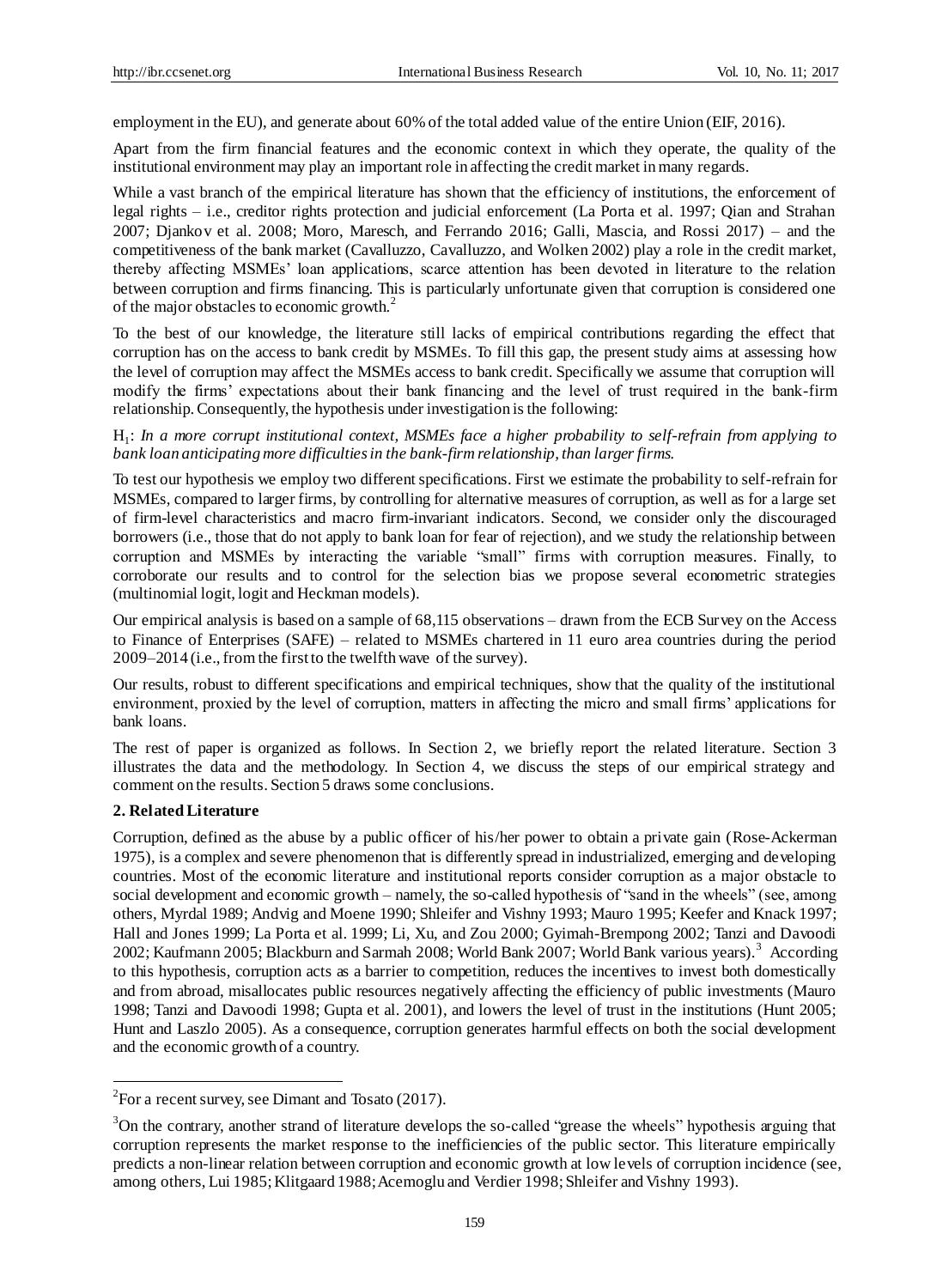Most importantly to our purpose, corruption negatively affects the business environment, diminishing the level of horizontal and vertical trust and producing uncertainty. Some papers (e.g., Bhagwati 1982; Campos, Estrin, and Proto 2010; Svensson 2003) have emphasized that in a highly corrupt environment, bribes represent a barrier to entry especially for MSMEs, because the scarcity of their financial resources, the lower bargaining power, and the difficulty in accessing bank credit make it very difficult for them to refuse the payment of bribes. In o ther words, the burden per output is obviously greater for MSMEs than for the large companies and multinationals (Gbetnkom 2012; Seker and Yang 2012).

With respect to this issue, a related strand of the literature focuses on the role of social capital in the credit market that supposedly stimulates the opposite mechanisms. By increasing the level of trust and reducing the asymmetric information characterizing credit contracts, social capital improves the credit conditions for firms – thereby easing their access to bank loans (Uzzi 1999; Guiso, Sapienza, and Zingales 2004; Moro and Fink 2013; Mistrulli and Vacca 2014) – and facilitates the collection of soft information, which in turn reduces adverse selection and moral hazard phenomena.

## **3. Data and Methodology**

## *3.1 Data Description*

Most of the data that we use in the paper comes from the SAFE, which is jointly run by the European Central Bank (ECB) and the European Commission (EC) and has been conducted every six months since 2009 with the aim of collecting economic and financial information about European MSMEs. Each wave of the survey is addressed to a randomly selected sample of nonfinancial enterprises from the Dun & Bradstreet business register; firms in agriculture, public administration, and financial services, however, are deliberately excluded.

We conduct our tests on a subsample of enterprises chartered in the 11 largest euro area economies (i.e., Austria, Belgium, France, Finland, Germany, Greece, Italy, Ireland, the Netherlands, Portugal, and Spain), where the differences in the micro and macroeconomic features, as well as in the socio-institutional environment, are relevant.

All the macrodata that we employ as control variables in our regressions are retrieved from different sources (i.e., Heritage Foundation, Worldwide Governance Indicators, OECD, ECB Data Warehouse, World Bank).

Therefore, our sample consists of 68,115 firm observations and is stratified by country, firm size, and activity. Table 1.a shows the distribution of our observations by country, with France, Germany, Spain, and Italy exhibiting the highest sample representativeness. Table 1.b, on the other hand, displays the distribution of our sample observations by firm size.

|                     |        | <b>Observations</b> |  |
|---------------------|--------|---------------------|--|
| <b>Country Name</b> | Freq.  | $\frac{0}{0}$       |  |
| Austria             | 4,101  | 6.02                |  |
| Belgium             | 4,075  | 5.98                |  |
| Finland             | 3,787  | 5.56                |  |
| France              | 9,991  | 14.67               |  |
| Germany             | 9,950  | 14.61               |  |
| Greece              | 4,088  | 6.00                |  |
| Ireland             | 3,708  | 5.44                |  |
| Italy               | 9,930  | 14.58               |  |
| Netherlands         | 4,239  | 6.22                |  |
| Portugal            | 4,288  | 6.30                |  |
| Spain               | 9,958  | 14.62               |  |
| Total               | 68,115 | 100.00              |  |

Table 1. a. Observations by Country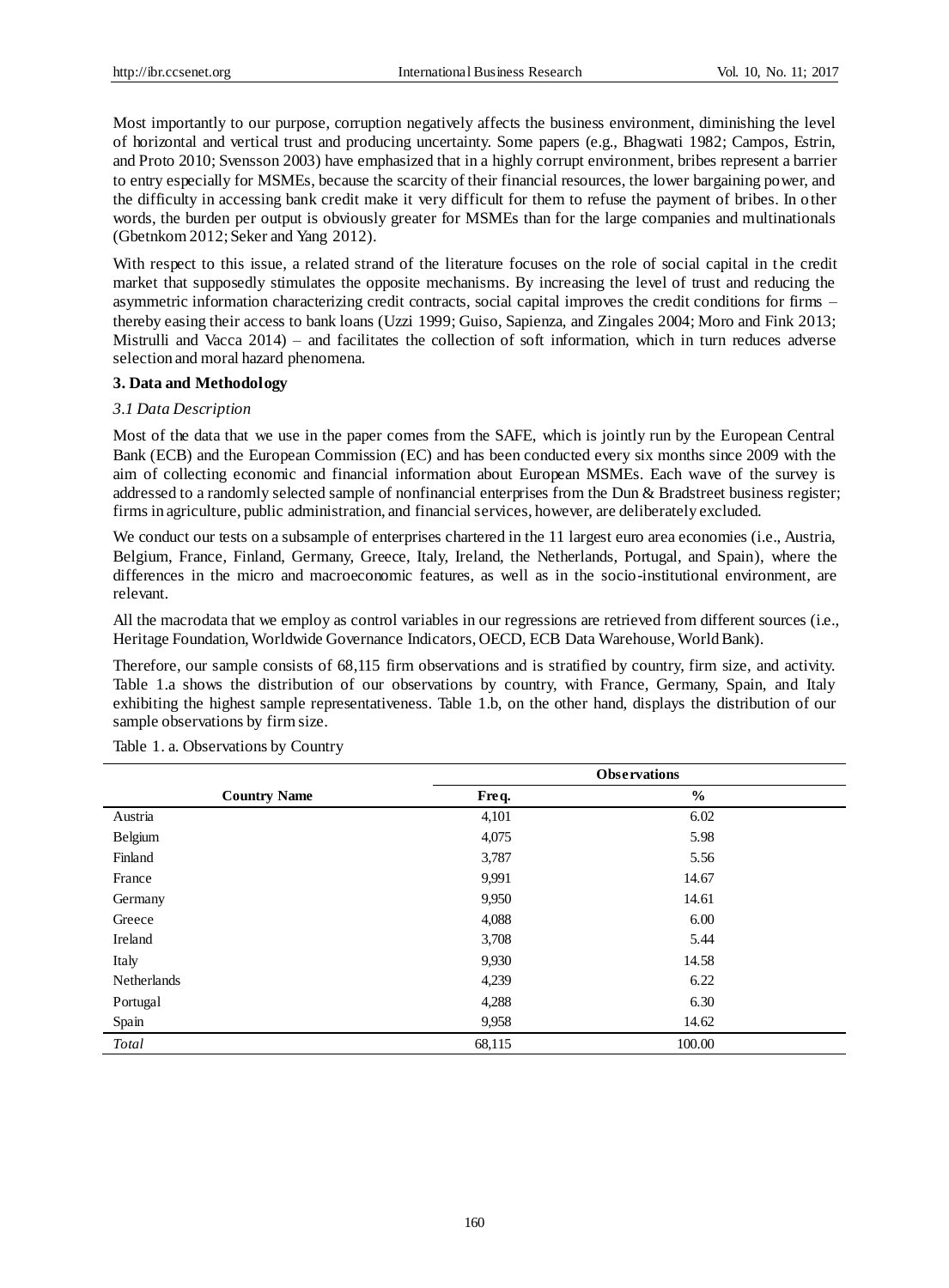#### Table 1. b. Observations by Firm Size

|                                       |        | <b>Observations</b> |  |
|---------------------------------------|--------|---------------------|--|
| <b>Firm Size</b>                      | Freq.  | $\frac{0}{0}$       |  |
| Micro (up to 9 employees)             | 22,921 | 33.65               |  |
| Small (between 10 and 49 employees)   | 22,730 | 33.37               |  |
| Medium (between 50 and 249 employees) | 17,287 | 25.38               |  |
| Large (more than 250 employees)       | 5,177  | 7.60                |  |
| Total                                 | 68,115 | 100.00              |  |

# *3.2 Dependent and Key Variables*

In order to assess whether corruption affects the access to bank credit of small firms, we employ question "q7a\_a" of the survey as a dependent variable. In particular, the question is aimed at detecting whether a firm applied for bank loans, and if not, the reasons why it did not. More specifically, the question is:

*[With regards to bank loans], "could you please indicate whether you: (1) applied for any over the past 6 months; (2) did not apply because you thought you would be rejected; (3) did not apply because you had sufficient internal funds; or (4) did not apply for other reasons"*

The values from 1 to 4, outlined in parentheses, represent the way each respondent's answers were coded.

In the second stage of our investigation, we employ a dummy called Fear as a dependent variable. This dummy is generated by utilizing information from answer (2) of the above-mentioned question  $q7a$  a – hence taking a value of one when an enterprise did not apply for fear of rejection, and zero when a firm did not apply for other reasons.

Then we identify two key variables for our analyses, namely the size of the firm and the country's level of corruption. The former is measured with a dummy (Small) that is equal to one when a firm has fewer than 50 employees, and zero otherwise. As regards the latter, it is worth noting that the literature recognizes a variety of measures that proxy for corruption: perception-based indicators, experience-based indicators, and objective measures such as the number of corruption-related trials or cases (Gutmann, Padovano, and Voigt 2014). In this paper, we decide to employ two alternatively comparable survey measures, namely Freedom from corruption (drawn from the Heritage Foundation) – whose score is primarily derived from Transparency International's Corruption Perception Index (CPI) – and Control of corruption (Worldwide Governance Indicators), which are both available for all the countries of our sample and on a yearly basis.

With regards to firm size, Figure 1 reports the percentage of small firms in our sample, by country. Interestingly, we note that in Belgium, Finland, Greece, and Ireland small firms cover more than 75% of all firm observations.

Figure 2 and Figure 3, on the other hand, show the average value of the two corruption indicators employed in our analyses, by country. For the sake of clarity, please note that the higher (lower) the value shown for each indicator, the lower (higher) the level of corruption in that country.



Figure 1. Percentage of Small Firms by Country

 $AT =$  Austria,  $BE =$  Belgium,  $DE =$  Germany,  $ES =$  Spain,  $FI =$  Finland,  $FR =$  France,  $GR = Greece, IE = Ireland, IT = Italy, NL = The Netherlands, PT = Portugal.$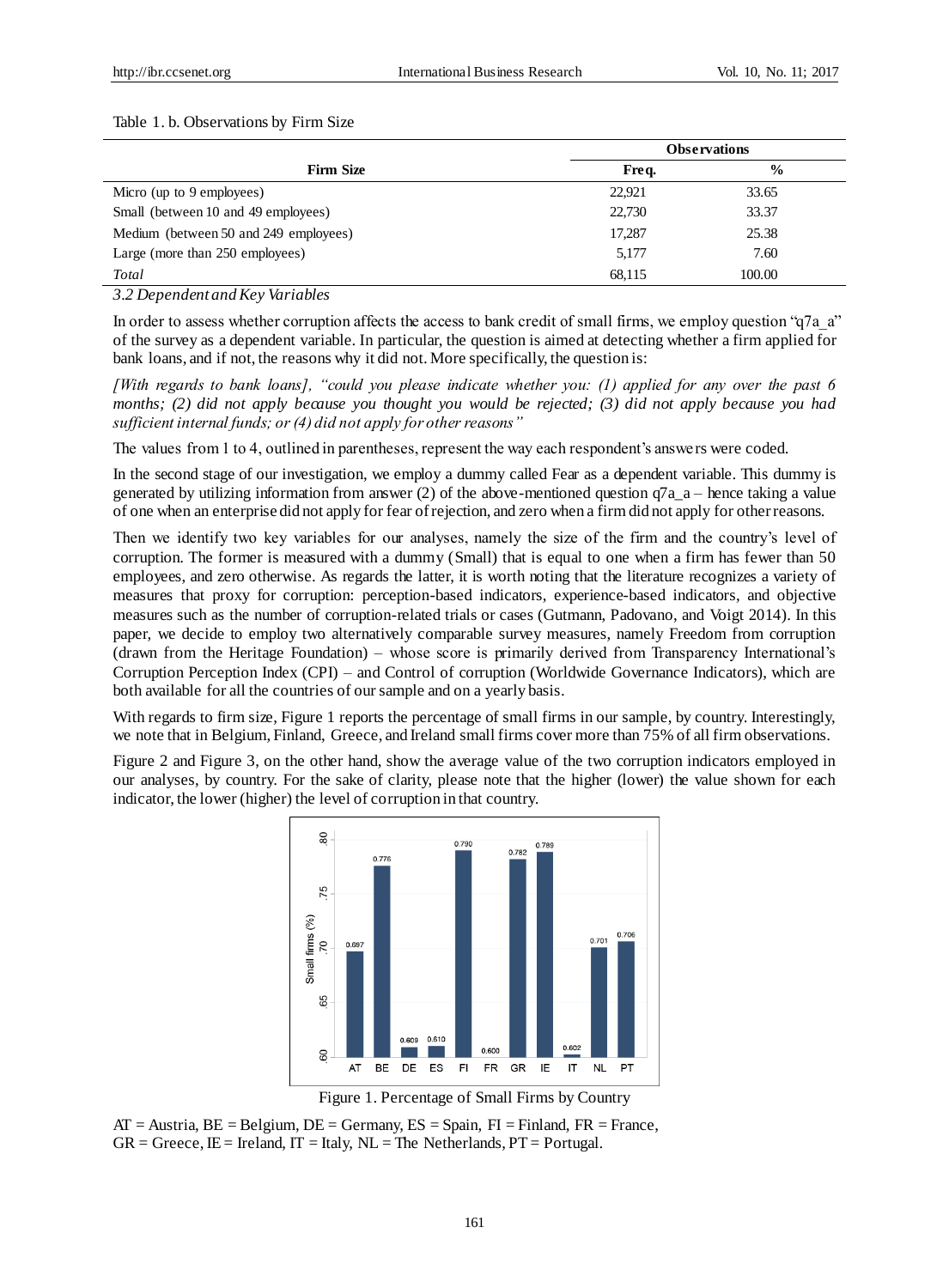



 $AT =$  Austria,  $BE =$  Belgium,  $DE =$  Germany,  $ES =$  Spain,  $FI =$  Finland,  $FR =$  France,  $GR = Greece, IE = Ireland, IT = Italy, NL = The Netherlands, PT = Portugal.$ 





 $AT =$  Austria,  $BE =$  Belgium,  $DE =$  Germany,  $ES =$  Spain,  $FI =$  Finland,  $FR =$  France,  $GR = Greece, IE = Ireland, IT = Italy, NL = The Netherlands, PT = Portugal.$ 

Finally, Figure 4 depicts a picture of the level of corruption in the euro area through the use of a map. More specifically, based on the "Freedom from corruption" indicator, we assign different colors to the countries in our sample according to their perceived degree of corruption. In particular, we employ the following scale of colors to highlight the territories from the most to the least corrupt ones: red, orange, yellow, light green, and dark green. For instance, countries in red (i.e., Greece and Italy) represent the most corrupt economies. In contrast, areas in dark green (i.e., Finland and the Netherlands) are the least corrupt ones.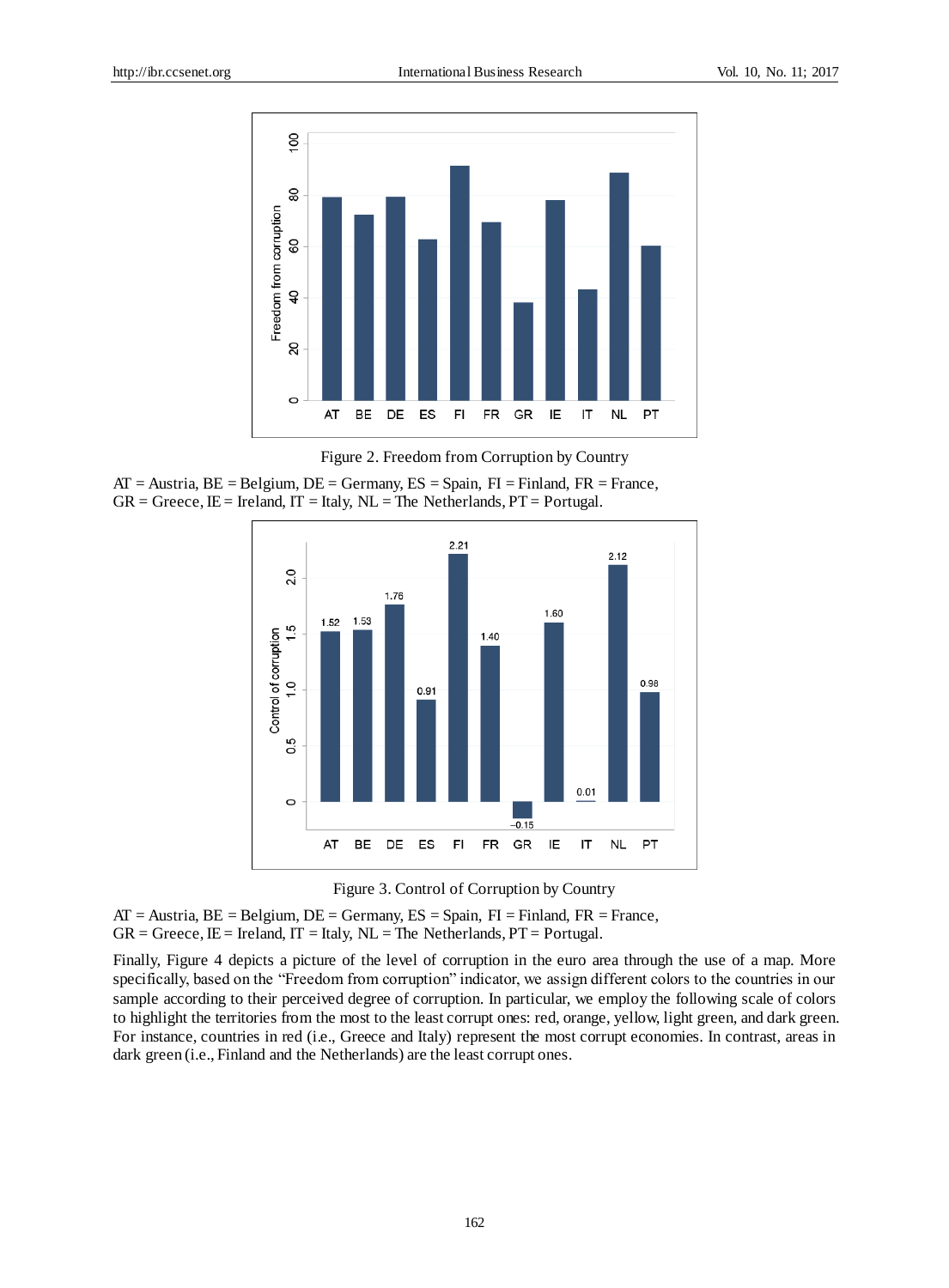

Figure 4. Map Depicting the Degree of Corruption in our Sample

Source = Map customized by the authors, according to the degree of corruption provided by the Heritage Foundation.

## *3.3 Econometric Strategy andControl Variables*

For testing our hypothesis [H1], we model the probability of applying for bank loan for the *i-th* firm with the following specification [1]:

 $P_i$  (applying for loans) = f (small firms, corruption, firm controls, macro controls, country, wave) [1]

Small firms and corruption are the key variables in our model. The vector "firm controls" include both standard firm characteristics, such as age (very recent, recent and old), sector (construction, manufacturing, wholesale) and financial firm controls, such as changes (up and down) in leverage, in capital, in profitability, and in credit history of the *i-th* firm. The macro controls include GDP growth, the Herfindahl Index (HI) of bank concentration, Non-performing loans over gross loans (NPL ratio), and a dummy that captures the expansionary monetary policy phase that followed the Outright Monetary Transaction (OMT) announcement by the ECB. Finally, we use country and time dummies as additional controls.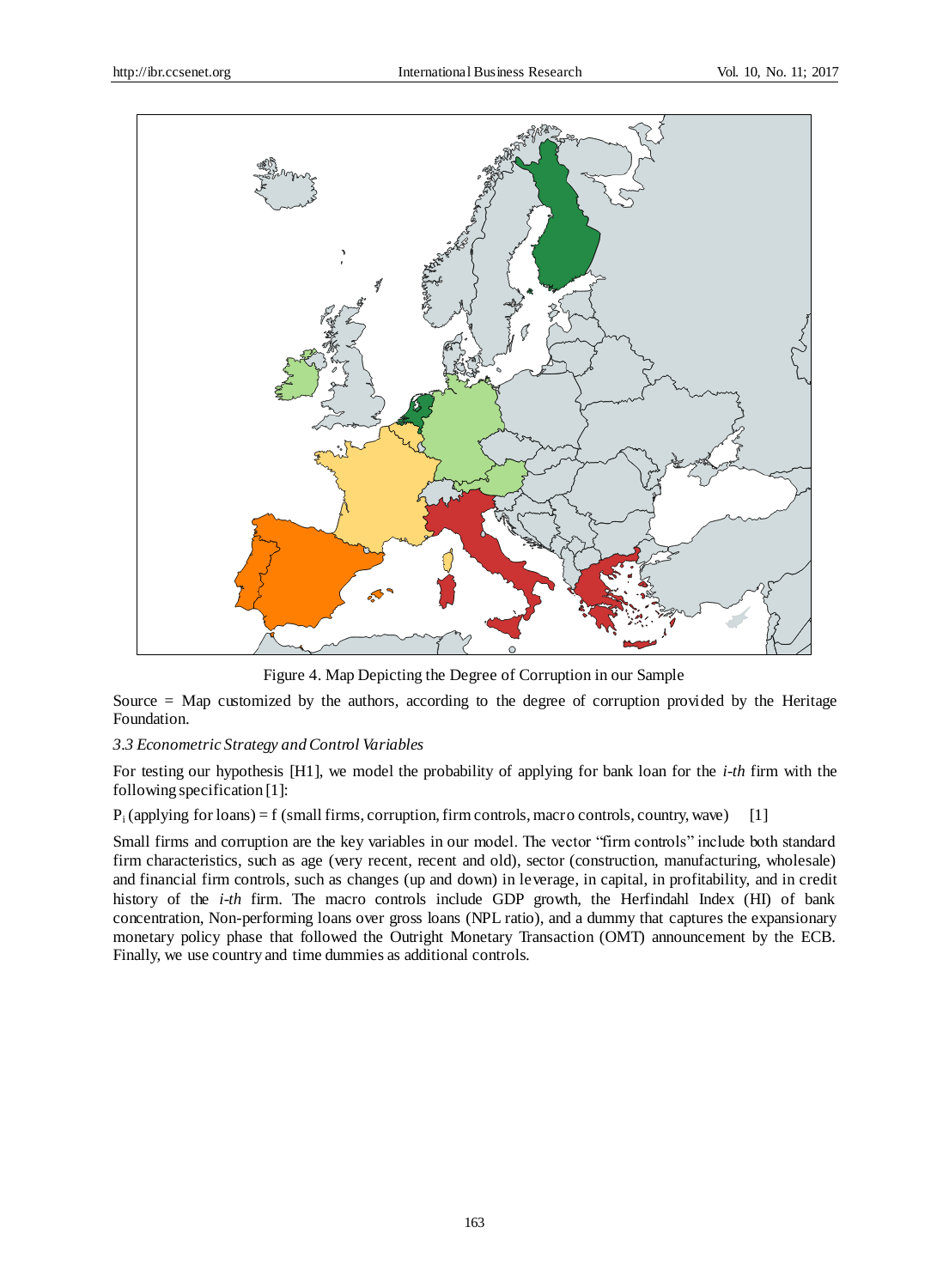#### Table 2. Summary Statistics

|                            | <b>Observations</b> | Mean     | Median | St. Dev. | p1       | p99    |
|----------------------------|---------------------|----------|--------|----------|----------|--------|
| Dependent variables        |                     |          |        |          |          |        |
| $q7a_a$                    | 68,115              | 2.626    | 3.000  | 1.094    | 1.000    | 4.000  |
| Fear                       | 50,096              | 0.083    | 0.000  | 0.276    | 0.000    | 1.000  |
| <b>Key variables</b>       |                     |          |        |          |          |        |
| Small                      | 68,115              | 0.670    | 1.000  | 0.470    | 0.000    | 1.000  |
| Freedom from corruption    | 68,115              | 67.588   | 69.000 | 15.489   | 34.000   | 94.000 |
| Control of corruption      | 68,115              | 1.187    | 1.420  | 0.712    | $-0.250$ | 2.220  |
| Country-level controls     |                     |          |        |          |          |        |
| <b>GDP</b> Growth          | 68,115              | $-0.620$ | 0.050  | 2.934    | $-8.200$ | 5.050  |
| Concentration              | 68,115              | 0.088    | 0.060  | 0.077    | 0.021    | 0.370  |
| <b>NPL</b>                 | 68,115              | 7.101    | 4.295  | 6.254    | 0.500    | 31.899 |
| <b>OMT</b>                 | 68,115              | 0.437    | 0.000  | 0.496    | 0.000    | 1.000  |
| <b>Firm-level controls</b> |                     |          |        |          |          |        |
| Profit up                  | 68,115              | 0.238    | 0.000  | 0.426    | 0.000    | 1.000  |
| Profit down                | 68,115              | 0.472    | 0.000  | 0.499    | 0.000    | 1.000  |
| Credit up                  | 68,115              | 0.204    | 0.000  | 0.403    | 0.000    | 1.000  |
| Credit down                | 68,115              | 0.142    | 0.000  | 0.349    | 0.000    | 1.000  |
| Capital up                 | 68,115              | 0.243    | 0.000  | 0.429    | 0.000    | 1.000  |
| Capital down               | 68,115              | 0.204    | 0.000  | 0.403    | 0.000    | 1.000  |
| Leverage up                | 68,115              | 0.207    | 0.000  | 0.405    | 0.000    | 1.000  |
| Leverage down              | 68,115              | 0.276    | 0.000  | 0.447    | 0.000    | 1.000  |
| Demand up                  | 68,031              | 0.191    | 0.000  | 0.393    | 0.000    | 1.000  |
| Demand down                | 68,031              | 0.131    | 0.000  | 0.337    | 0.000    | 1.000  |
| Very recent                | 68,115              | 0.020    | 0.000  | 0.139    | 0.000    | 1.000  |
| Recent                     | 68,115              | 0.069    | 0.000  | 0.253    | 0.000    | 1.000  |
| Old                        | 68,115              | 0.128    | 0.000  | 0.334    | 0.000    | 1.000  |
| Construction               | 68,115              | 0.100    | 0.000  | 0.300    | 0.000    | 1.000  |
| Manufacturing              | 68,115              | 0.255    | 0.000  | 0.436    | 0.000    | 1.000  |
| Wholesale/Retail           | 68,115              | 0.337    | 0.000  | 0.473    | 0.000    | 1.000  |

We perform our analysis in three steps. First we estimate equation [1] by employing a multinomial logit model as in Demirguc-Kunt, Klapper, and Singer (2013) and Badoer and James (2016), because: *i*) our dependent variable is a discrete one, given that it takes more than two outcomes and the outcomes have no natural ordering (see description in Section 3.2); *ii*) it is suitable for the use of continuous variables and multiple categorical variables as regressors.

Second, we test model [1] by employing our Fear dummy (which captures the discouraged borrowers) as a dependent variable through the use of logit models, and further corroborate our findings with a series of robustness checks that we carry out via Heckman selection models. Additionally, to study the relation between the discouraged MSMEs and corruption, we interact the dummy Small (which captures small firms) with the two alternative measures of corruption.

Finally, we repeat our multinomial logit estimations by splitting the sample into low- and high-corruption countries in order to check whether the behavior of small firms changes according to the level of a country's corruption.

All regressions include time and country dummies. Calibrated weights are employed to adjust the sample to be representative of the population (as in Ferrando, Popov, and Udell 2017). Standard errors are corrected for heteroskedasticity, and clustered at the country-level, to remove possible bias in the estimations.

Table 2 shows the summary statistics of the variables employed in our analysis. Table A1 in the Appendix, meanwhile, provides descriptions of variables and sources.

## **4. Empirical Results**

## *4.1 Multinomial Logit Models – Full Sample*

The empirical results of our estimations regarding the likelihood that small firms will apply for bank loans are presented in Table 3. Following the assumptions of the multinomial logit methodology, here we set the first answer to question  $q7a_a$  a (i.e., "applied") as our base outcome. Panel A (B) reports the estimate of model [1] when controlling for corruption as proxied by Freedom from corruption (Control of corruption). Estimated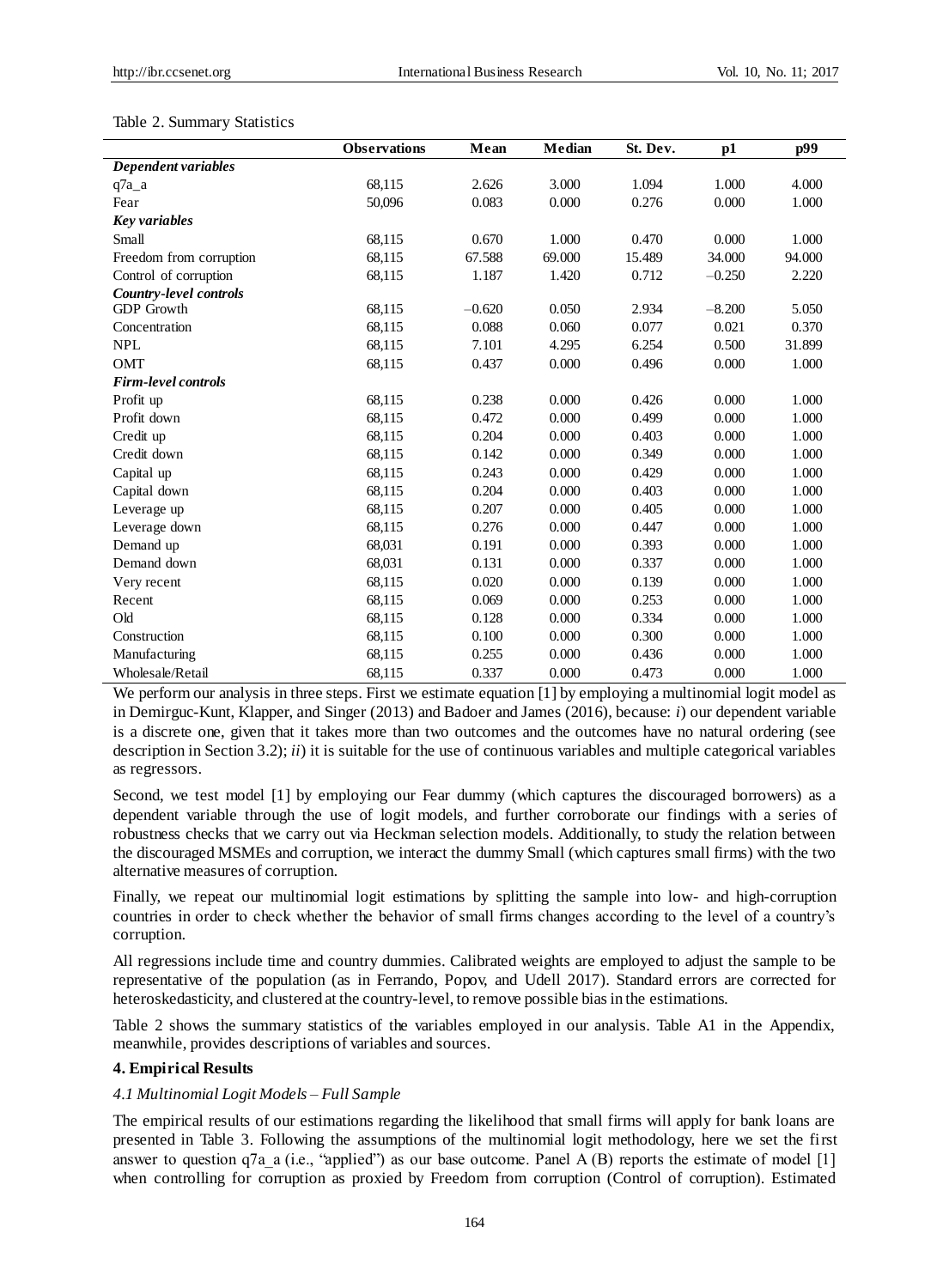marginal effects are reported in brackets.

Overall, we see that – after having controlled for a wide set of firm characteristics – small firms are about 6.5% more likely than their larger counterparts to refrain from applying for bank loans due to fear of rejection (Column 2). Interestingly, we also note that the two proxies for corruption show a negative and significant coefficient – thereby signaling that a lower level of corruption in a country translates into a lower probability of refraining from applying for fear of rejection. In other words, our result anticipates that the share of discouraged borrowers should be lower when the quality of the economic environment is higher (i.e., when the degree of corruption is low).

#### Table 3. Bank Loan Applications: Multinomial Logit Model

|                       | (1)        | (2)           | (3)           | (4)           |
|-----------------------|------------|---------------|---------------|---------------|
|                       | Applied    | Did_not_apply | Did not apply | Did_not_apply |
|                       |            | _fear         | $\_suff$      | _other        |
| Panel A               |            |               |               |               |
| Small                 | (base)     | $1.034***$    | $0.363***$    | $0.528***$    |
|                       |            | (0.08)        | (0.08)        | (0.07)        |
|                       |            | [0.064]       |               |               |
| from<br>Freedom       |            | $-0.079**$    | $-0.025***$   | $-0.009$      |
| Corruption            |            | (0.03)        | (0.01)        | (0.01)        |
| <b>SAFE Controls</b>  | <b>YES</b> | <b>YES</b>    | <b>YES</b>    | <b>YES</b>    |
| <b>Observations</b>   | 68,115     | 68,115        | 68,115        | 68,115        |
| Pseudo R-squared      | 0.0752     | 0.0752        | 0.0752        | 0.0752        |
| Panel B               |            |               |               |               |
| Small                 | (base)     | $1.031***$    | $0.361***$    | $0.527***$    |
|                       |            | (0.08)        | (0.08)        | (0.07)        |
|                       |            | [0.065]       |               |               |
| Control of Corruption |            | $-1.764*$     | $-0.746***$   | $-0.893**$    |
|                       |            | (0.96)        | (0.22)        | (0.35)        |
| <b>SAFE Controls</b>  | <b>YES</b> | YES           | <b>YES</b>    | <b>YES</b>    |
| <b>Observations</b>   | 68,115     | 68,115        | 68,115        | 68,115        |
| Pseudo R-squared      | 0.0749     | 0.0749        | 0.0749        | 0.0749        |

*Note:* This table shows regression results of the multinomial logit model regarding the likelihood that small firms do not apply for bank loans. The dependent variable –as described in Section  $3.2$  – equals  $1/2/3/4$  if a firm applied/did not apply because of possible rejection/did not apply because of sufficient internal funds/did not apply for other reasons during the past six months, respectively. Small is a dummy that equals one if the firm has fewer than 50 employees, and zero otherwise. Regressions control for Freedom from corruption (Control of corruption) in Panel A (B). Though not showing, both specifications include a wide set of firm-level characteristics. See Table A1 in the Appendix for all variable definitions and sources. All regressions use sampling weights that adjust the sample to be representative of the population. Additionally, all regressions include time and country dummies. Heteroskedasticity-robust standard errors, clustered at the country level, appear in parentheses. Estimated marginal effects are reported in brackets. \*\*\* indicates significance at the 1% level, \*\* at the 5% level, and \* at the 10% level.

## *4.2 Logit Models – Fear of Rejection*

As a second step of our investigation, we test our hypothesis by employing logit models and we further corroborate our findings through a series of robustness checks carried out via Heckman selection models. More specifically, to estimate equation [1] we now employ the dummy Fear (already described in Section 3.2) as a dependent variable.

Results are reported in Table 4 and Table 5, where we employ Freedom from corruption and Control of corruption as proxies for corruption, respectively. Moreover, the regressions displayed in both Table 4 and Table 5 vary, among the different columns, because of the progressive inclusion of the country-level controls (Column 2), and the interaction term with the proxy of corruption (Column 3). The inclusion of the latter is aimed at reducing concerns that the self-refrain behavior of the small firms is rather driven by their structural and financial characteristics than by the discouragement effect of corruption.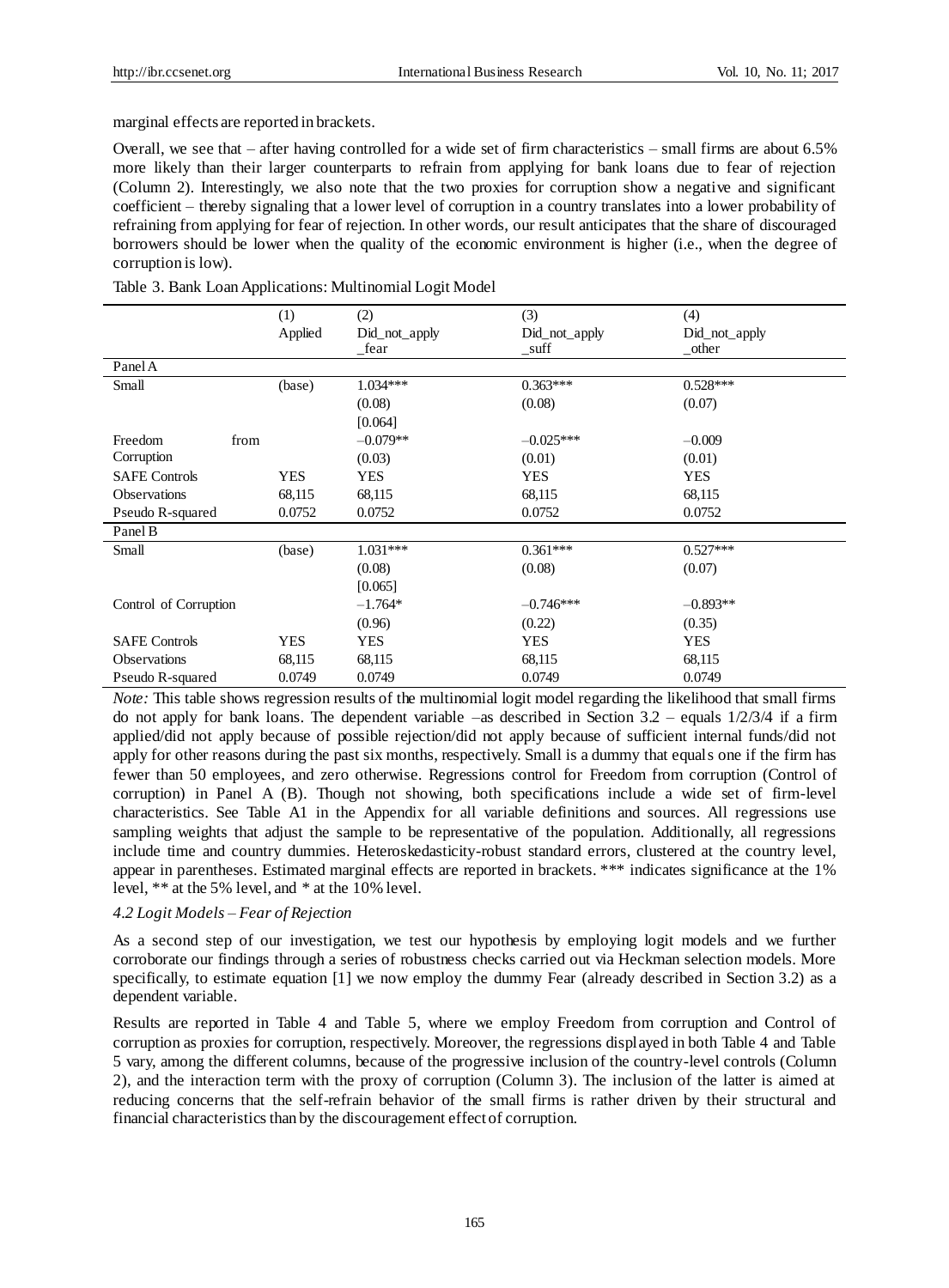#### Table 4. Logit Model – with Freedom from Corruption

|                                 | (1)        | (2)         | (3)         |
|---------------------------------|------------|-------------|-------------|
|                                 | Fear       | Fear        | Fear        |
| Small                           | $0.632***$ | $0.634***$  | 0.081       |
|                                 | (0.09)     | (0.09)      | (0.30)      |
| Freedom from Corruption         | $-0.067**$ | $-0.049$    | $-0.055$    |
|                                 | (0.03)     | (0.04)      | (0.04)      |
| Small x Freedom from Corruption |            |             | $0.008**$   |
|                                 |            |             | (0.00)      |
| <b>GDP</b> Growth               |            | 0.081       | 0.081       |
|                                 |            | (0.06)      | (0.06)      |
| Concentration                   |            | $-13.519*$  | $-13.551*$  |
|                                 |            | (7.98)      | (7.98)      |
| <b>NPL</b>                      |            | $0.081***$  | $0.081***$  |
|                                 |            | (0.03)      | (0.03)      |
| OMT                             |            | $-0.507***$ | $-0.505***$ |
|                                 |            | (0.16)      | (0.16)      |
| <b>SAFE Controls</b>            | <b>YES</b> | <b>YES</b>  | <b>YES</b>  |
| Observations                    | 50,096     | 50,096      | 50,096      |
| Pseudo R-squared                | 0.0984     | 0.101       | 0.102       |

*Note:* This table shows regression results of the logit model regarding the likelihood that small firms do not apply for bank loans for fear of rejection. The dependent variable (Fear) – as described in Section 3.2– is a dummy that equals one if a firm did not apply because of possible rejection, and zero otherwise. Small is a dummy that equals one if the firm has fewer than 50 employees, and zero otherwise. Though not showing, all the models include a wide set of firm-level characteristics. See Table A1 in the Appendix for all variable definitions and sources. All regressions use sampling weights that adjust the sample to be representative of the population. Additionally, all regressions include time and country dummies. Heteroskedasticity-robust standard errors, clustered at the country level, appear in parentheses. \*\*\* indicates significance at the 1% level, \*\* at the 5% level, and \* at the 10% level.



Figure 5. Marginal Effect of Small Firms Not Applying for Fear of Rejection for Different Levels of Corruption (as proxied by Freedom from Corruption)

The results from Table 4 highlight that – in line with the findings previously obtained with the multilogit analysis – small firms refrain from applying for bank loans for fear of rejection, as they anticipate a negative response from the lender. The variable Freedom from corruption presents a negative and significant sign suggesting that, when the level of corruption is lower, firms may experience a lower probability of self-restraint. Interestingly, the interaction between size and corruption shows a positive and significant sign. For this reason, we decide to plot the probability that a small firm does not apply for fear of rejection, for different levels of corruption (see Figure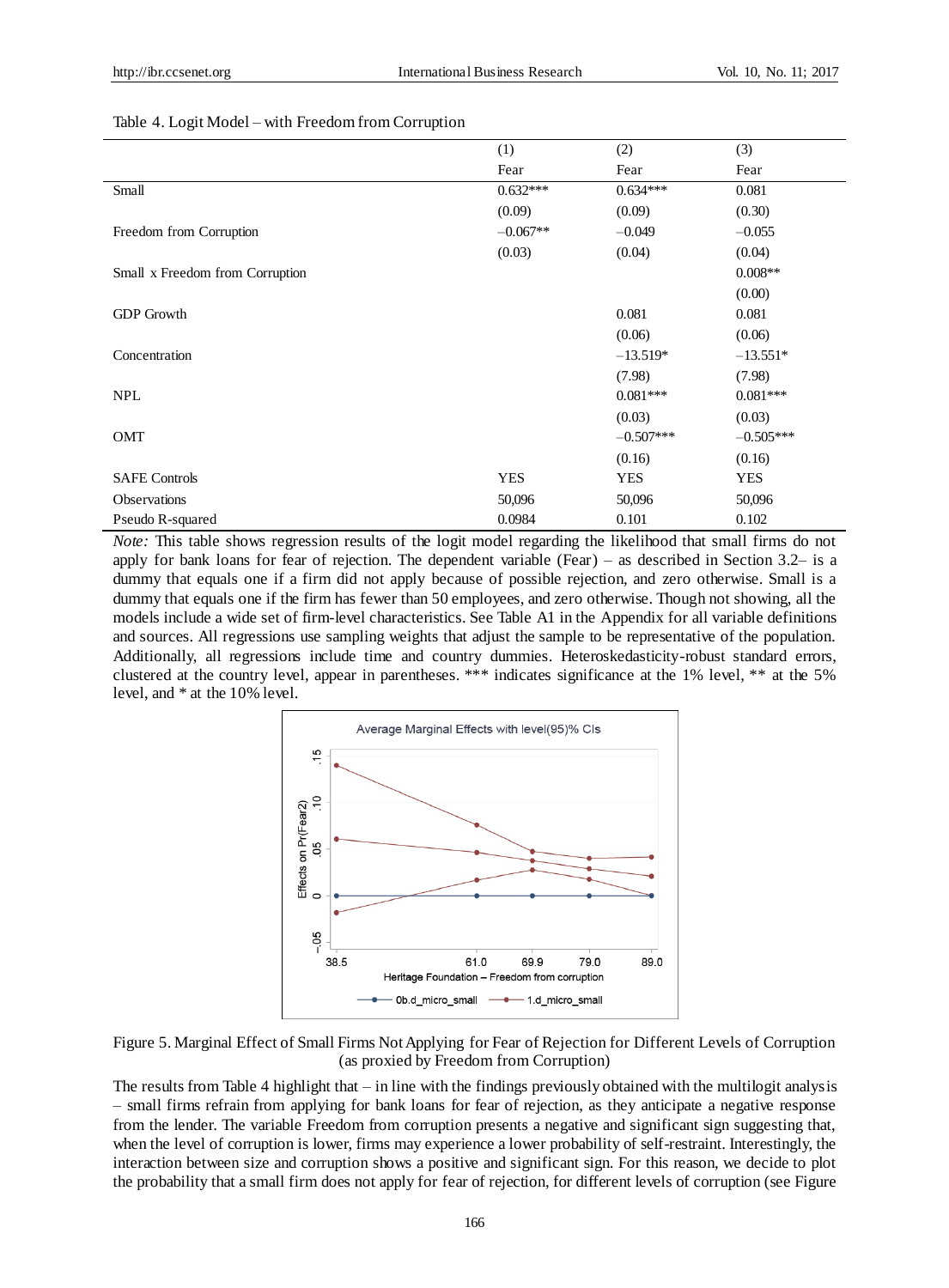5). Figure 5 shows that the higher the freedom from corruption (i.e., the lower the corruption), the lower the probability that small firms will not apply for a bank loan for fear of seeing their application rejected. Put another way, the lower the corruption, the lower the share of discouraged borrowers.

We now try to corroborate our findings by employing a different proxy of corruption, namely Control of corruption. The results, reported in Table 5, are consistent with those presented in Table 4. Namely, we find that small firms refrain from applying for bank loans, and we also see that corruption influences their financing strategy.

Table 5. Logit Model – with Control of Corruption

|                               | (1)        | (2)         | (3)         |
|-------------------------------|------------|-------------|-------------|
|                               | Fear       | Fear        | Fear        |
| Small                         | $0.627***$ | $0.633***$  | $0.409***$  |
|                               | (0.09)     | (0.09)      | (0.13)      |
| Control of Corruption         | $-0.998$   | $-0.664$    | $-0.798$    |
|                               | (1.04)     | (0.70)      | (0.69)      |
| Small x Control of Corruption |            |             | $0.176**$   |
|                               |            |             | (0.08)      |
| <b>GDP</b> Growth             |            | 0.057       | 0.056       |
|                               |            | (0.04)      | (0.04)      |
| Concentration                 |            | $-12.582$   | $-12.622$   |
|                               |            | (8.67)      | (8.68)      |
| <b>NPL</b>                    |            | $0.106***$  | $0.106***$  |
|                               |            | (0.04)      | (0.04)      |
| OMT                           |            | $-0.591***$ | $-0.589***$ |
|                               |            | (0.15)      | (0.15)      |
| <b>SAFE Controls</b>          | <b>YES</b> | <b>YES</b>  | YES         |
| Observations                  | 50,096     | 50,096      | 50,096      |
| Pseudo R-squared              | 0.0964     | 0.101       | 0.101       |

*Note:* This table shows regression results of the logit model regarding the likelihood that small firms do not apply for bank loans for fear of rejection. The dependent variable (Fear) is a dummy that equals one if a firm did not apply because of possible rejection, and zero otherwise. Small is a dummy that equals one if the firm has fewer than 50 employees, and zero otherwise. Though not showing, all the models include a wide set of firm-level characteristics. See Table A1 in the Appendix for all variable definitions and sources. All regressions use sampling weights that adjust the sample to be representative of the population. Additionally, all regressions include time and country dummies. Heteroskedasticity-robust standard errors, clustered at the country level, appear in parentheses. \*\*\* indicates significance at the 1% level, \*\* at the 5% level, and \* at the 10% level.



Figure 6. Marginal Effect of Small Firms Not Applying for Fear of Rejection for Different Levels of Corruption (as proxied by Control of Corruption)

As for the marginal effects, Figure 6 plots the probability that a small firm does not apply for fear of rejection,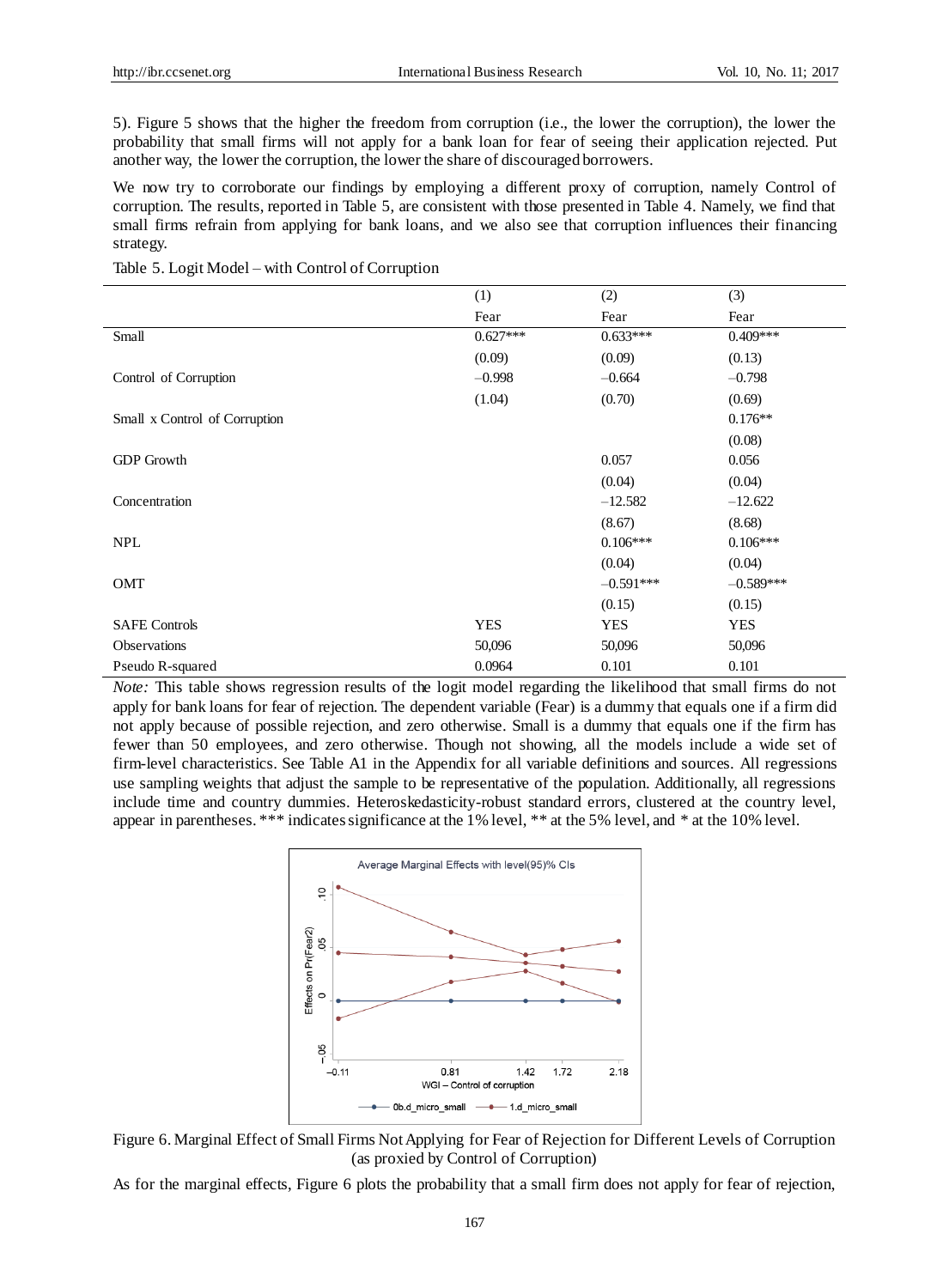for different levels of corruption (as proxied by Control of corruption). The results – in this case too – show that the lower the degree of corruption, the lower the fear of rejection experienced by small firms.

# *4.3 Robustness Checks: Heckman Selection Models*

In this section we present further robustness checks. Because the tests in Section 4.2 (i.e., logit models) have been conducted on a sample of firms that did not apply for bank loans (thereby excluding those who applied), one might raise concerns that our results are affected by a sample selection bias. To overcome this potential criticism, we re-estimate our models following the Heckman (1979) approach, which requires us to specify a selection equation that includes a set of variables affecting the possibility of observing the phenomenon but not the outcome itself. The results are displayed in Table 6 and Table 7 and corroborate our previous findings.

|  |  |  |  |  |  |  | Table 6. Heckman Selection Model - with Freedom from Corruption |
|--|--|--|--|--|--|--|-----------------------------------------------------------------|
|--|--|--|--|--|--|--|-----------------------------------------------------------------|

|                                 | (1)              | (2)          | (3)              |
|---------------------------------|------------------|--------------|------------------|
|                                 | Fear             | Fear         | Fear             |
| Regression equation             |                  |              |                  |
| Small                           | $0.027***$       | $0.027***$   | 0.003            |
|                                 | (0.00)           | (0.00)       | (0.01)           |
| Freedom from Corruption         | $-0.003***$      | $-0.001*$    | $-0.001**$       |
|                                 | (0.00)           | (0.00)       | (0.00)           |
| Small x Freedom from Corruption |                  |              | $0.000**$        |
|                                 |                  |              | (0.00)           |
| <b>GDP</b> Growth               |                  | 0.001        | 0.001            |
|                                 |                  | (0.00)       | (0.00)           |
| Concentration                   |                  | $-0.437***$  | $-0.433***$      |
|                                 |                  | (0.13)       | (0.13)           |
| <b>NPL</b>                      |                  | $0.005***$   | $0.005***$       |
|                                 |                  | (0.00)       | (0.00)           |
| OMT                             |                  | $-0.029***$  | $-0.029***$      |
|                                 |                  | (0.01)       | (0.01)           |
| <b>SAFE Controls</b>            | <b>YES</b>       | <b>YES</b>   | <b>YES</b>       |
| Selection equation              |                  |              |                  |
| Demand up                       | $-1.364***$      | $-1.364***$  | $-1.364***$      |
|                                 | (0.01)           | (0.01)       | (0.01)           |
| Lambda (Mills ratio)            | $0.216***$       | $0.214***$   | $0.214***$       |
|                                 | (0.01)           | (0.01)       | (0.01)           |
| Observations                    | 72,372           | 72,372       | 72,372           |
| Prob> chi2                      | $\boldsymbol{0}$ | $\mathbf{0}$ | $\boldsymbol{0}$ |

*Note:* This table shows regression results of the Heckman selection model regarding the likelihood that small firms do not apply for bank loans for fear of rejection. The dependent variable (Fear) is a dummy that equals one if a firm did not apply because of possible rejection, and zero otherwise. Small is a dummy that equals one if the firm has fewer than 50 employees, and zero otherwise. Though not showing, all the models include a wide set of firm-level characteristics. See Table A1 in the Appendix for all variable definitions and sources. All regressions use sampling weights that adjust the sample to be representative of the population. Additionally, all regressions include time and country dummies. Heteroskedasticity-robust standard errors, clustered at the country level, appear in parentheses. \*\*\* indicates significance at the 1% level, \*\* at the 5% level, and \* at the 10% level.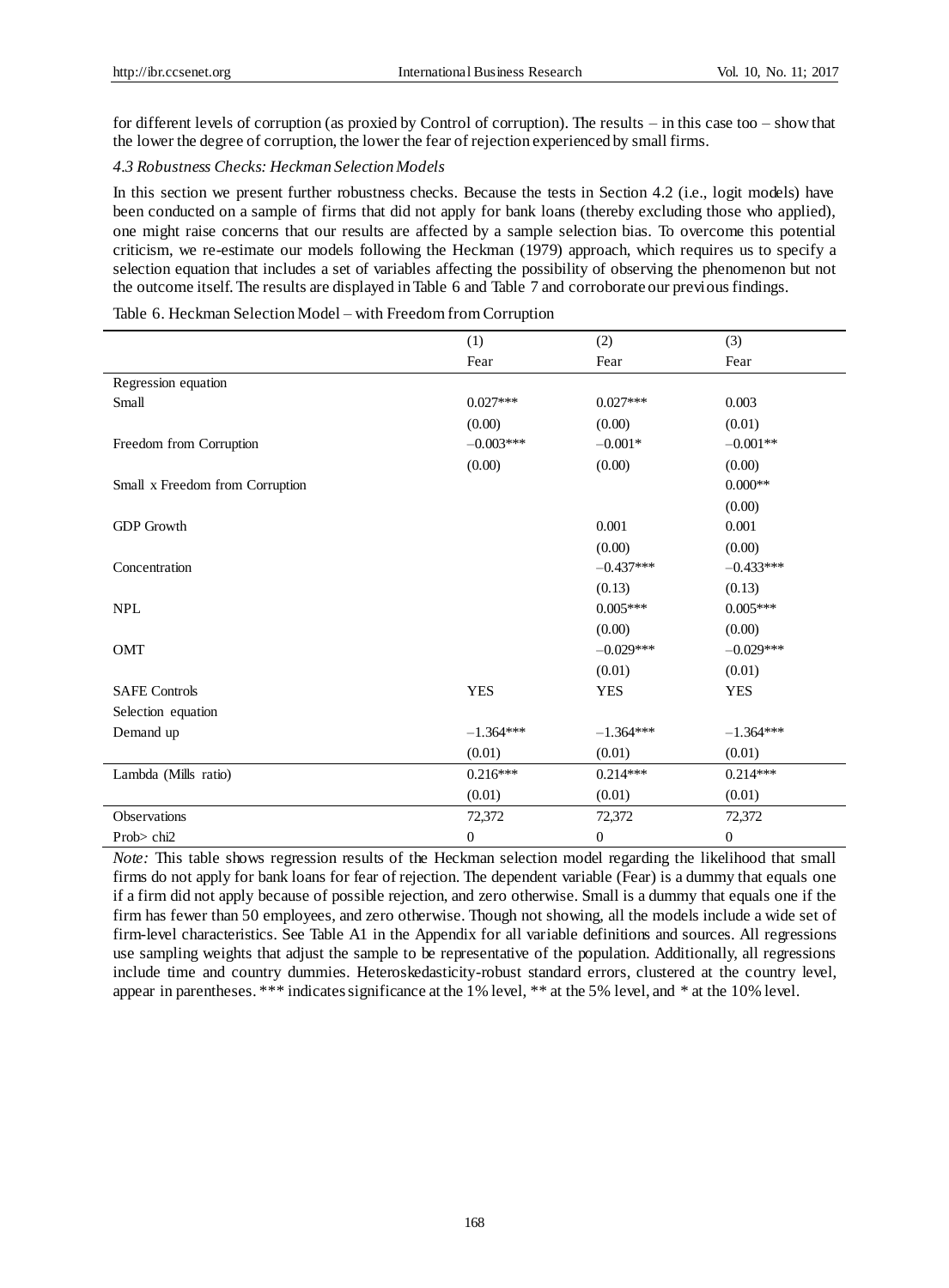1

|                               | (1)              | (2)          | (3)              |  |
|-------------------------------|------------------|--------------|------------------|--|
|                               | Fear             | Fear         | Fear             |  |
| Regression equation           |                  |              |                  |  |
| Small                         | $0.027***$       | $0.027***$   | $0.017***$       |  |
|                               | (0.00)           | (0.00)       | (0.01)           |  |
| Control of Corruption         | $-0.042**$       | $-0.019$     | $-0.025$         |  |
|                               | (0.02)           | (0.02)       | (0.02)           |  |
| Small x Control of Corruption |                  |              | $0.008**$        |  |
|                               |                  |              | (0.00)           |  |
| <b>GDP</b> Growth             |                  | 0.001        | 0.001            |  |
|                               |                  | (0.00)       | (0.00)           |  |
| Concentration                 |                  | $-0.363***$  | $-0.362***$      |  |
|                               |                  | (0.12)       | (0.12)           |  |
| <b>NPL</b>                    |                  | $0.005***$   | $0.005***$       |  |
|                               |                  | (0.00)       | (0.00)           |  |
| OMT                           |                  | $-0.030***$  | $-0.030***$      |  |
|                               |                  | (0.01)       | (0.01)           |  |
| <b>SAFE Controls</b>          | YES              | <b>YES</b>   | <b>YES</b>       |  |
| Selection equation            |                  |              |                  |  |
| Demand up                     | $-1.364***$      | $-1.364***$  | $-1.364***$      |  |
|                               | (0.01)           | (0.01)       | (0.01)           |  |
| Lambda (Mills ratio)          | $0.216***$       | $0.214***$   | $0.214***$       |  |
|                               | (0.01)           | (0.01)       | (0.01)           |  |
| Observations                  | 72,372           | 72,372       | 72,372           |  |
| Prob> chi2                    | $\boldsymbol{0}$ | $\mathbf{0}$ | $\boldsymbol{0}$ |  |

#### Table 7. Heckman Selection Model – with Control of Corruption

*Note:* This table shows regression results of the Heckman selection model regarding the likelihood that small firms do not apply for bank loans for fear of rejection. The dependent variable (Fear) is a dummy that equals one if a firm did not apply because of possible rejection, and zero otherwise. Small is a dummy that equals one if the firm has fewer than 50 employees, and zero otherwise. Though not showing, all the models include a wide set of firm-level characteristics. See Table A1 in the Appendix for all variable definitions and sources. All regressions use sampling weights that adjust the sample to be representative of the population. Additionally, all regressions include time and country dummies. Heteroskedasticity-robust standard errors, clustered at the country level, appear in parentheses. \*\*\* indicates significance at the 1% level, \*\* at the 5% level, and \* at the 10% level.

#### *4.4 Further Analysis: Multinomial Logit Models – Sample Split by Corruption*

In this section we discuss the results obtained when estimating our equation [1] for two subsamples that we get by splitting the initial data set into low- and high-corruption countries. Indeed, after having calculated the mean level of Freedom from corruption across the full sample, we are able to build two distinct clusters that distinguish the low-corruption countries (observations above the mean) from the high-corruption ones (observations below the mean).<sup>4</sup> The results of our estimations are tabulated in Table 8.

<sup>&</sup>lt;sup>4</sup> For the sake of clarity, the high-corruption countries are Greece, Italy, Portugal, and Spain. The low-corruption nations are Austria, Belgium, Finland, France, Germany, Ireland, and the Netherlands. In this regard, see Figure 4 that shows the degree of freedom from corruption by country.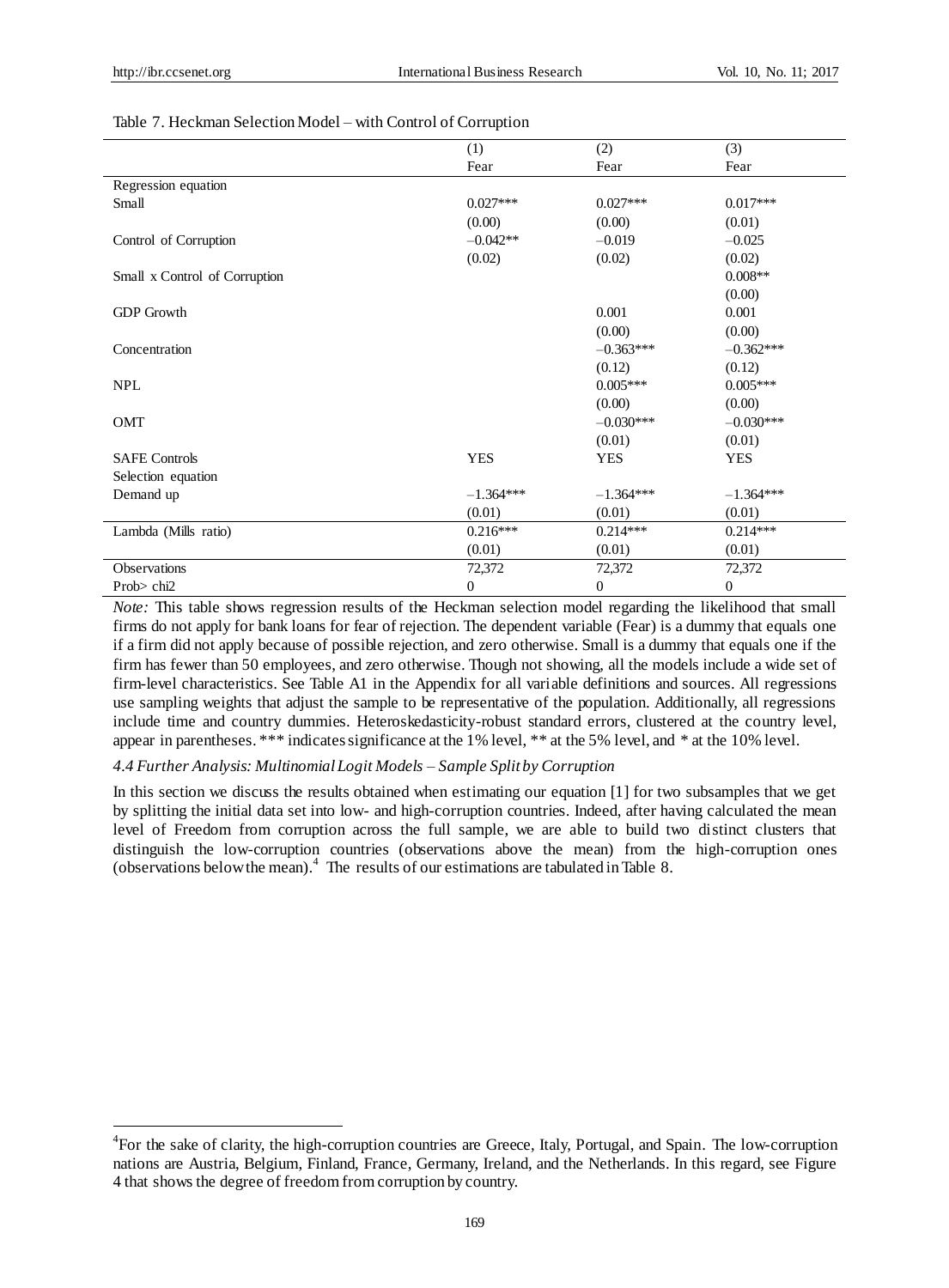|                          | (1)        | (2)                    | (3)                    | (4)                     |
|--------------------------|------------|------------------------|------------------------|-------------------------|
|                          | Applied    | Did_not_apply<br>_fear | Did_not_apply<br>_suff | Did_not_apply<br>_other |
| Panel A: Low corruption  |            |                        |                        |                         |
| Small                    | (base)     | $1.061***$             | $0.333**$              | $0.543***$              |
|                          |            | (0.09)                 | (0.13)                 | (0.12)                  |
|                          |            | [0.062]                |                        |                         |
| <b>SAFE Controls</b>     | <b>YES</b> | <b>YES</b>             | <b>YES</b>             | YES                     |
| <b>Observations</b>      | 36,907     | 36,907                 | 36,907                 | 36,907                  |
| Pseudo R-squared         | 0.0677     | 0.0677                 | 0.0677                 | 0.0677                  |
| Panel B: High corruption |            |                        |                        |                         |
| Small                    | (base)     | $0.947***$             | $0.461***$             | $0.574***$              |
|                          |            | (0.17)                 | (0.03)                 | (0.06)                  |
|                          |            | [0.074]                |                        |                         |
| <b>SAFE Controls</b>     | <b>YES</b> | <b>YES</b>             | <b>YES</b>             | <b>YES</b>              |
| <b>Observations</b>      | 25,739     | 25,739                 | 25,739                 | 25,739                  |
| Pseudo R-squared         | 0.0713     | 0.0713                 | 0.0713                 | 0.0713                  |

#### Table 8. Bank Loan Applications – Multinomial Logit Model – Sample Split by Corruption

*Note:* This table shows regression results of the multinomial logit model regarding the likelihood that small firms do not apply for bank loans. The dependent variable –as described in Section  $3.2$  – equals  $1/2/3/4$  if a firm applied/did not apply because of possible rejection/did not apply because of sufficient internal funds/did not apply for other reasons during the past six months, respectively. Small is a dummy that equals one if the firm has fewer than 50 employees, and zero otherwise. Table A (B) reports regressions on a subsample of firms chartered in low- (high-) corruption countries. Though not showing, both specifications include a wide set of firm-level characteristics. See Table A1 in the Appendix for all variable definitions and sources. All regressions use sampling weights that adjust the sample to be representative of the population. Additionally, all regressions include time and country dummies. Heteroskedasticity-robust standard errors, clustered at the country level, appear in parentheses. Estimated marginal effects are reported in brackets. \*\*\* indicates significance at the 1% level, \*\* at the 5% level, and \* at the 10% level.

More specifically, Table 8 presents the coefficients and the marginal effects of our key variable small firms (Small) in the economies characterized by lower (Panel A) and higher (Panel B) levels of corruption. In both cases, the results in Column 2 confirm the evidence previously found in the overall sample – namely, small firms (in both regional clusters) are more likely not to apply for fear of rejection than larger enterprises. In particular, small firms are 7.4% (6.2%) more likely than their larger peers to refrain from applying for a bank loan for fear of rejection in high- (low-) corruption economies.

## **5. Conclusions**

The global financial crisis worsened the conditions of access to the credit market for enterprises in Europe. Therefore, improving access to bank credit, especially for MSMEs, becomes important to safeguard the survival and development of their businesses. In this paper, we have attempted to assess how the level of corruption – combined with several economic and financial features – affected the access to credit for MSMEs during our observed period.

Specifically, our research hypothesis aims at testing whether a more corrupt environment affects MSMEs' expectations on the bank-firm relationship and in turn the probability to self-refrain from applying to bank loans more than larger firms. This may be the case because MSMEs anticipate more difficulties in having access to credit.

We employ different specifications. First we estimate the probability of self restraint for MSMEs, compared to larger firms, after controlling for alternative measures of corruption, as well as for a set of macro firm-invariant indicators and standard and financial micro features. Second, we focus on the phenomenon of the discouraged borrowers assessing how the level of corruption might affect their demand for credit. Additionally, in order to limit the source of bias between small firms, credit access and corruption, we interact small firms with the corruption measures. Finally, to corroborate our results and avoid the selection bias, we propose several econometric strategies and different subsamples of observations.

Overall, our results show that the level of corruption seems to affect the behavior of small firms in the credit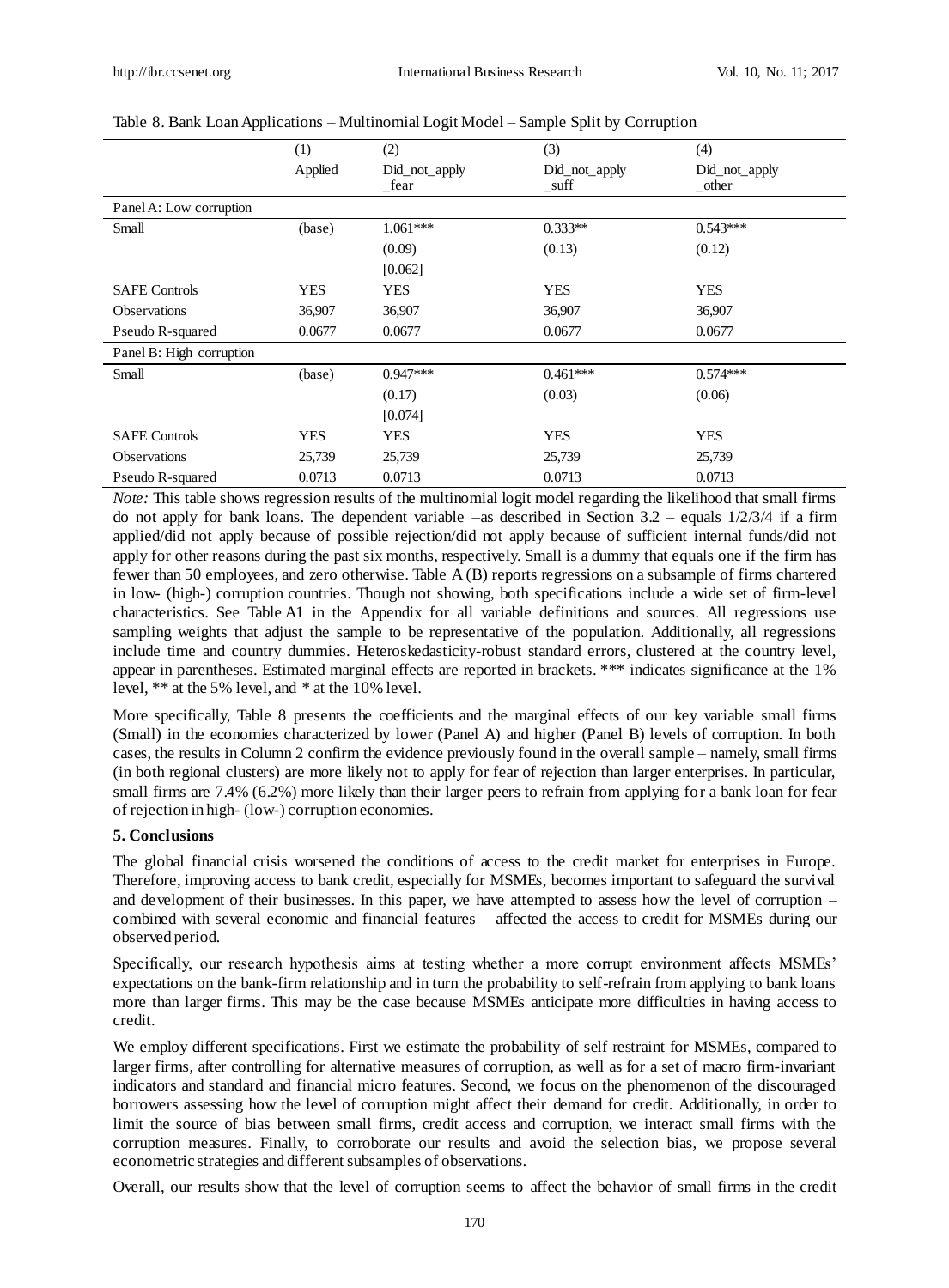market since they are more likely to refrain – especially in high-corruption countries – from applying for bank loans than their larger peers. Interestingly, results indicate that small firms chartered in high-corruption economies are more likely to refrain from applying for loans (more than 7.4%) than small firms located in low-corruption ones (about 6.2%).

Results turn to be robust to different specifications and econometric methodologies. Nevertheless, we are aware that – although we have tried our best to limit the presence of bias in our estimates – given the qualitative nature of the SAFE dataset, missing information might still play a role in explaining the relationship between bank access, small firms and the level of corruption. Our results seem to suggest that policymakers should intervene in most corrupt countries in order to limit the aforementioned negative spillovers and to support the access to bank credit for small firms.

#### **References**

- Acemoglu, D., & Thierry, V. (1998). Property rights, corruption and the allocation of talent: a general equilibrium approach. *Economic Journal, 108*(450), 1381-1403. https://doi.org/10.1111/1468-0297.00347
- Andvig, J. C., & Moene, K. O. (1990). How corruption may corrupt. *Journal of Economic Behavior and Organization, 13,* 63-76. https://doi.org/10.1016/0167-2681(90)90053-G
- Ayadi, R., & Gadi, S. (2013). Access by SMEs to Finance in the Southern and Eastern Mediterranean: What Role for Credit Guarantee Schemes. European Commission, MEDPRO Technical Report No. 35.
- Badoer, D. C., & James, C M. (2016). The determinants of long-term corporate debt issuances. *The Journal of Finance, 71*(1), 457-492. https://doi.org/10.1111/jofi.12264
- Bhagwati, J. (1982). Directly unproductive profit-seeking (DUP) activities. *Journal of Political Economy, 90,*  988-1002. https://doi.org/10.1086/261104
- Blackburn, K., &Sarmah, R. (2008). Corruption, development and demography. *Economics of Governance, 9,* 341-362. https://doi.org/10.1007/s10101-007-0045-0
- Campos, N., Estrin, S., & Proto, E. (2010). Corruption as a Barrier to Entry: Theory and Evidence. CEPR Discussion Paper n. 8061.
- Cavalluzzo, K. S., Cavalluzzo, L. C., & Wolken, J. D. (2002). Competition, small business financing, and discrimination: Evidence from a new survey. *Journal of Business, 75*(4), 641-679. https://doi.org/10.1086/341638
- Cowan, K., Drexler, A., & Yañez, Á. (2015). The effect of credit guarantees on credit availability and delinquency rates. *Journal of Banking and Finance, 59,* 98-110. https://doi.org/10.1016/j.jbankfin.2015.04.024
- Demirguc-Kunt, A., Klapper, L., & Singer, D. (2013). Financial Inclusion and Legal Discrimination against Women: Evidence from Developing Countries. Policy Research Working Paper 6616. World Bank, Washington, DC. https://doi.org/10.1596/1813-9450-6416
- Dimant, E., & Tosato, G. (2017). Causes and Effects of Corruption: What has Past Decade's Research Taught us? A Survey. MPRA Paper No. 76445.
- Djankov, S., La Porta, R., Lopez-de-Silanes, F., & Shleifer, A. (2008). The law and economics of self-dealing. *Journal of Financial Economics, 88,* 430-465. https://doi.org/10.1016/j.jfineco.2007.02.007
- EIF, (2016). European Small Business Finance Outlook. Working Paper No. 2016/37.
- Ferrando, A., Popov, A., & Udell, G. F. (2017). Sovereign Stress and SMEs' Access to Finance: Evidence from the ECB's SAFE Survey. *Journal of Banking and Finance.* https://doi.org/10.1016/j.jbankfin.2017.04.012
- Galli, E., Mascia, D. V., & Rossi, S. P. S. (2017). Legal–institutional environment, social capital and the cost of bank financing for SMEs: Evidence from the euro area. In SPS Rossi (ed.) Access to Bank Credit and SME Financing, Palgrave Macmillan Studies in Banking and Financial Institutions, London. https://doi.org/10.1007/978-3-319-41363-1\_3
- Gbetnkom, D. (2012).Corruption and small and medium-sized enterprise growth in Cameroon. Mimeo.
- Guiso, L., Sapienza, P., & Zingales, L. (2004). The role of social capital in financial development. *American Economic Review, 94*(3), 526-556. https://doi.org/10.1257/0002828041464498
- Gutmann, J., Padovano, F., & Voigt, S. (2014). Perception vs. experience: How to explain differences in corruption measures using microdata? Mimeo.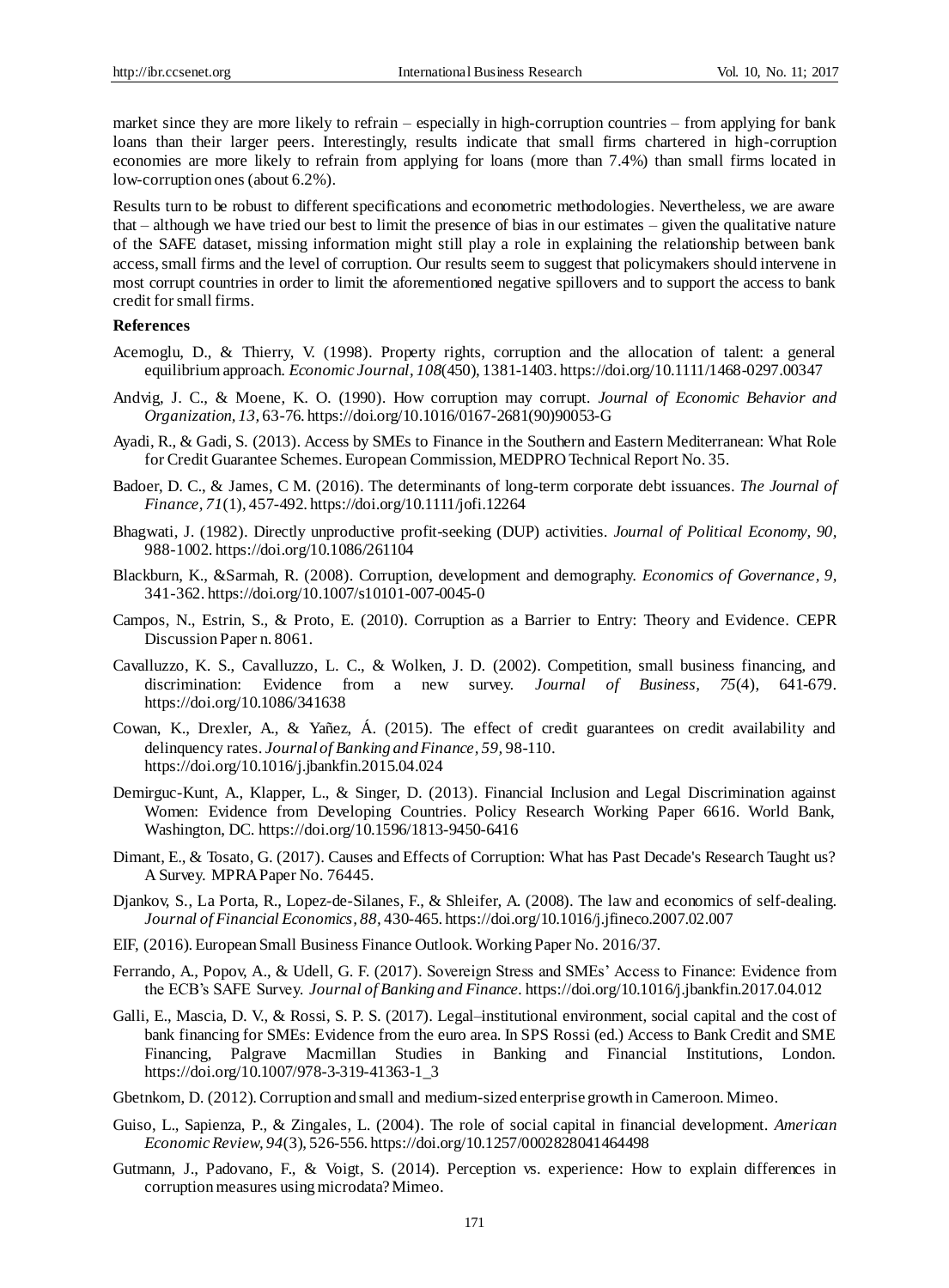- Gyimah-Brempong, K. (2002). Corruption, economic growth, and income inequality in Africa. *Economics of Governance, 3,* 183-209. https://doi.org/10.1007/s101010200045
- Hall, R. E., & Jones, C. (1999). Why do some countries produce so much more output per worker than others? *Quarterly Journal of Economics, 114,* 83-116. https://doi.org/10.1162/003355399555954
- Heckman, J. J. (1979). Sample selection bias as a specification error. *Econometrica, 47*(1), 153-161. https://doi.org/10.2307/1912352
- Hunt, J. (2005). Why are some public officials more corrupt than others? In S Rose-Ackerman (ed.) The Handbook of Corruption. Edward Elgar Publishers, Cheltenham, UK and Northampton, US. https://doi.org/10.3386/w11595
- Hunt, J., & Laszlo, S. (2005). Bribery: Who Pays, Who Refuses, What are the Payoffs? Working Paper No. 11635, NBER.
- Kaufmann, D. (2005). Myths and realities of governance and corruption. http://ssrn.com/abstract=829244 (accessed 12 June 2017).
- Keefer, S., & Knack, P. (1997). Does social capital have an economic payoff? A cross-country investigation. *The Quarterly Journal of Economics, 112*(4), 1251-1288. https://doi.org/10.1162/003355300555475
- Klitgaard, R. (1988).Controlling corruption, Berkeley, CA: University of California Press.
- Kremp, E., & Sevestre, P. (2013). Did the crisis induce credit rationing for French SMEs? *Journal of Banking and Finance, 37*(10), 3757-3772. https://doi.org/10.1016/j.jbankfin.2013.05.028
- La Porta, R., Lopez De-Silanes, F., & Shleifer, A., et al. (1997). Legal determinants of external finance. *The Journal of Finance, 7*(3), 1131-1150. https://doi.org/10.1111/j.1540-6261.1997.tb02727.x
- La Porta, R., Lopez-de-Silanes, F., Shleifer, A., & Vishny, R. W. (1999). The quality of government. *Journal of Economics, Law and Organization, 15*(1), 222-279. https://doi.org/10.1093/jleo/15.1.222
- Li, H., Xu, C. L., & Zou, H. (2000). Corruption, income distribution and growth. *Economics and Politics, 12,*  155-182. https://doi.org/10.1111/1468-0343.00073
- Lui, F. T. (1985). An equilibrium queuing model of bribery. *Journal of Political Economy, 93,*760-781. https://doi.org/10.1086/261329
- Mauro, P. (1995). Corruption and growth. Quarterly. *Journal of Economics, 110*(3), 681-712. https://doi.org/10.2307/2946696
- Mistrulli, P. E., & Vacca, V. (2014). Social capital and the cost of credit in a crisis. Bank of Italy. Mimeo
- Moro, A., & Fink, M. (2013). Loan managers' trust and credit access for SMEs. *Journal of Banking and Finance, 37,* 927-936. https://doi.org/10.1016/j.jbankfin.2012.10.023
- Moro, A., Maresch, D., & Ferrando, A. (2016). Creditor protection, judicial enforcement and credit access. *The European Journal of Finance.* https://doi.org/10.1080/1351847X.2016.1216871
- Myrdal, G. (1989). Corruption: Its causes and effects, in A J Heidenheimer, M Johnston and V T LeVine (eds) Political Corruption: A Handbook. Transaction Books, New Brunswick, NJ.
- Öztürk, B., & Mrkaic, M. (2014). SMSs' Access to Finance in the Euro Area: What Helps of Hampers? IMF WP 14/78.
- Popov, A., & Udell, G. F. (2012). Cross-border banking, credit access, and the financial crisis. *Journal of International Economics, 87,*147-161. https://doi.org/10.1016/j.jinteco.2012.01.008
- Popov, A., & Van Horen, N. (2015). Exporting sovereign stress: Evidence from syndicated bank lending during the euro area sovereign debt crisis. *Review of Finance, 19,* 1825-1866. https://doi.org/10.1093/rof/rfu046
- Qian, J., & Strahan, P. E. (2007). How laws and institutions shape financial contracts: The case of bank loans. *Journal of Finance, 62*(6), 2803-2834. https://doi.org/10.1111/j.1540-6261.2007.01293.x
- Rose-Ackerman, S. (1975). The economics of corruption. *Journal of Public Economics, 4,* 187-203. https://doi.org/10.1016/0047-2727(75)90017-1
- Seker, M., & Yang, J. S. (2012). How Bribery Distorts Firm Growth. Differences by Firm Attributes. World Bank. https://doi.org/10.1596/1813-9450-6046
- Shleifer, A., & Vishny, R. W. (1993). Corruption. *Quarterly Journal of Economics, CVIII,* 599-617.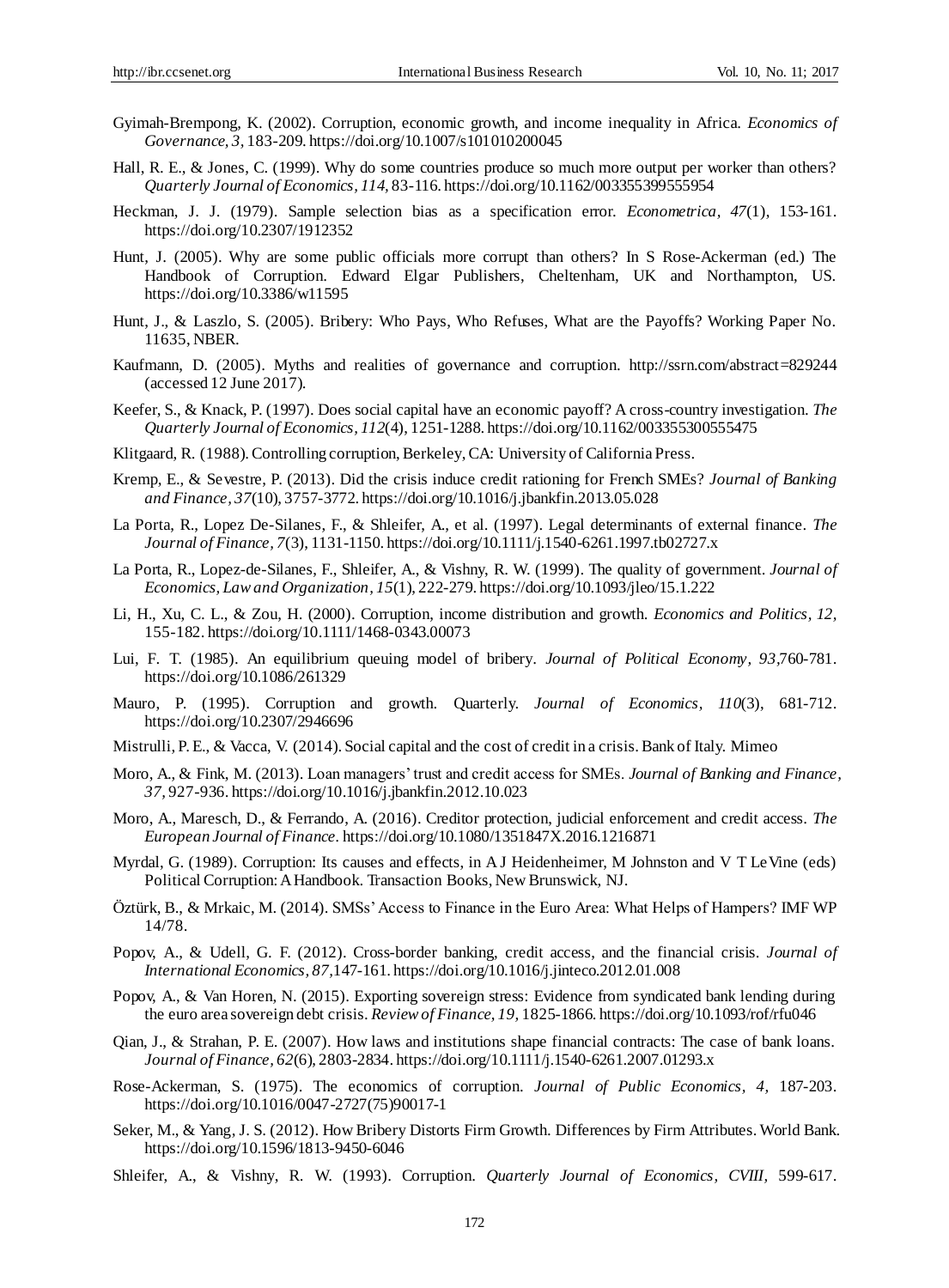https://doi.org/10.2307/2118402

- Svensson, J. (2003). Who must pay bribes and how much? Evidence from a cross-section of firms. *Quarterly Journal of Economics, 118*(1), 207-230. https://doi.org/10.1162/00335530360535180
- Tanzi, V., & Davoodi, H. R. (2002). Corruption, growth, and public finances, in G T Abed and S Gupta (eds) Governance, Corruption, and Economic Performance. IMF Washington, DC.
- Uzzi, B. (1999). Embeddedness in the making of financial capital: How Social relations and the networks benefit firms seeking financing. *American Sociological Review, 64,* 481-505. https://doi.org/10.2307/2657252
- Vermoesen, V., Deloof, M., & Laveren, E. (2013). Long-term debt maturity and financing constraints of SMEs during the global financial crisis. *Small Business Economics*, 41, 433-448. during the global financial crisis. *Small Business Economics, 41,* 433-448. https://doi.org/10.1007/s11187-012-9435-y
- Vos, E., Yeh, A. J., Carter, S., & Tagg, S. (2007). The happy story of small business financing. *Journal of Banking and Finance, 31,* 2648-2672. https://doi.org/10.1016/j.jbankfin.2006.09.011
- World Bank. (2007). Investment Climate Survey. In UNIDO/UNODC Corruption Prevention to Foster Small and Medium-sized Enterprise Development, Vienna.

World Bank. (various years). The Business Environment and Enterprise Performance Survey, various years.